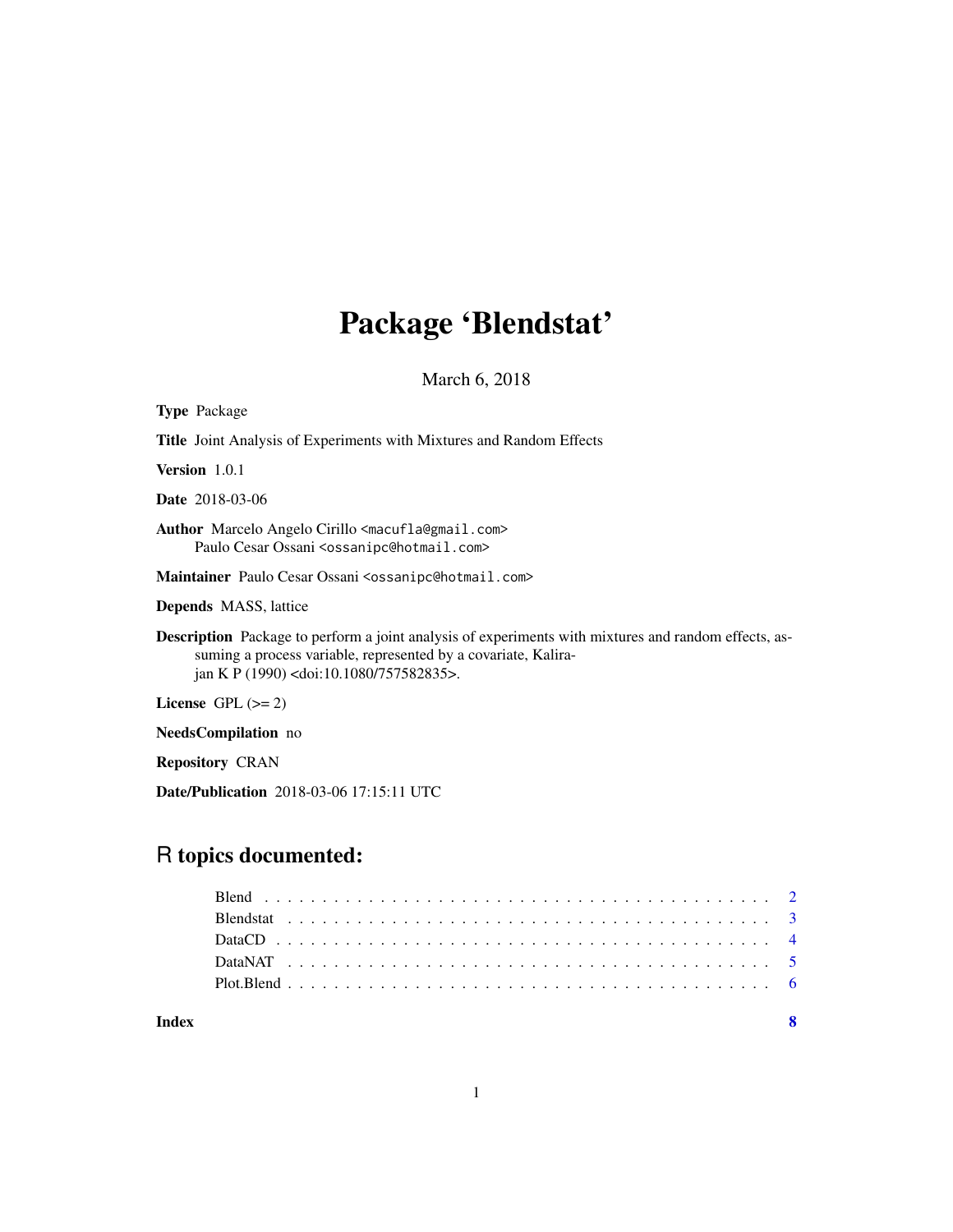<span id="page-1-1"></span><span id="page-1-0"></span>

# Description

Joint analysis of experiments with mixtures and random effects, assuming a process variable, represented by a covariate.

#### Usage

Blend(Exp, X, Y, Conc = NULL, Effects = NULL)

# Arguments

| Exp     | Vector with the names of the experiments.                                       |
|---------|---------------------------------------------------------------------------------|
| X       | Regressor variables, not including the covariate.                               |
| Y       | Dependent variable                                                              |
| Conc    | Vector with concentrations (covariate) of the experiments.                      |
| Effects | Vector of the effects of the blends in a reference mixture (example: centroid). |
|         |                                                                                 |

# Value

| MPred  | Matrix with predicted and observed values.          |
|--------|-----------------------------------------------------|
| MCPred | Matrix with the values predicted by the components. |
| MExp   | Desing of the experiments                           |
| Theta  | Vector with Theta estimates.                        |

#### Author(s)

Marcelo Angelo Cirillo Paulo Cesar Ossani

# References

Kalirajan, K. P.. On the estimation of a regression model with fixed and random coefficients. *Journal of Applied Statistics*, 17: 237-244, 1990. doi:10.1080/757582835

### See Also

[Plot.Blend](#page-5-1)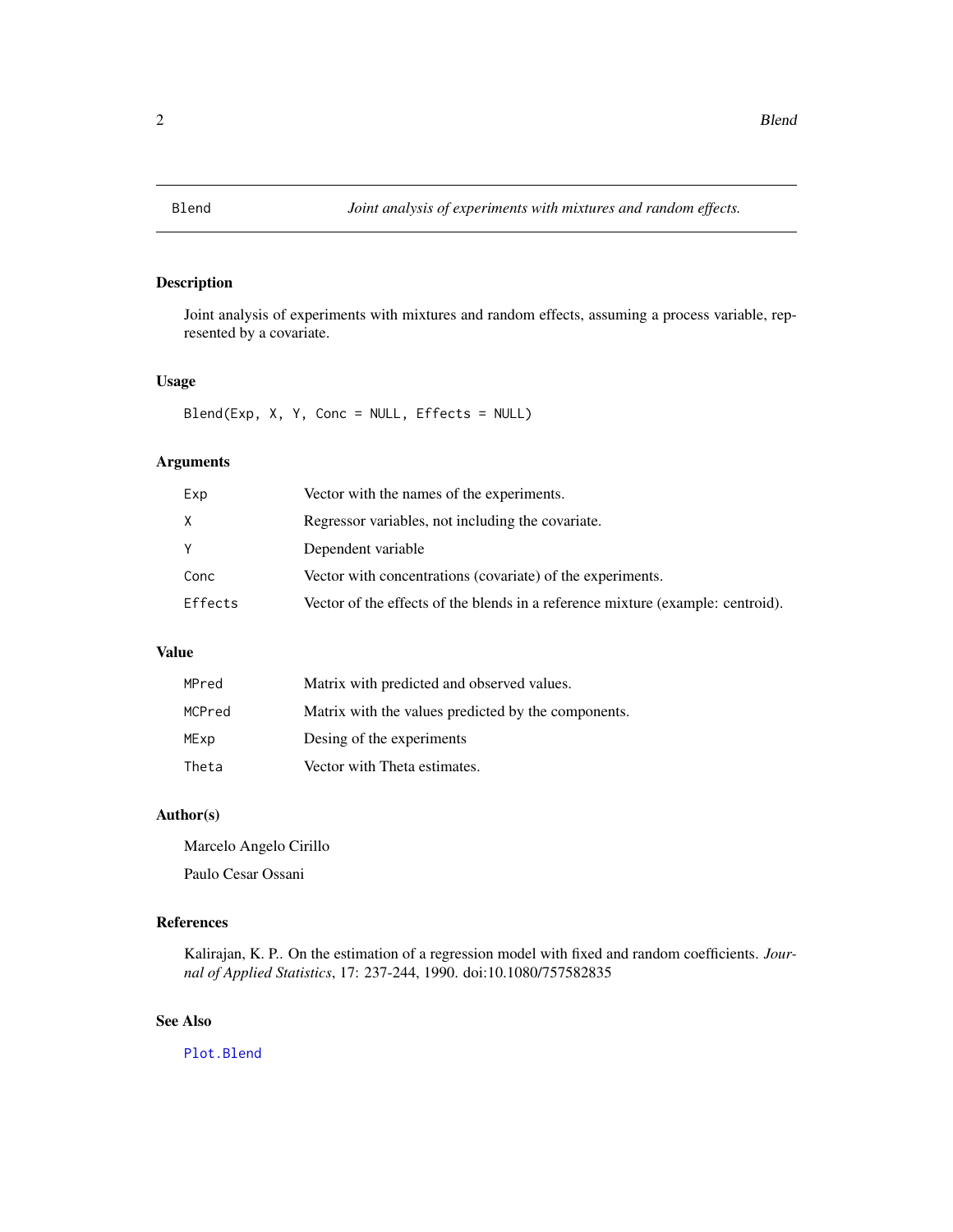#### <span id="page-2-0"></span>Blendstat 3

#### Examples

```
data(DataCD) # dataset
#data(DataNAT) # dataset
Dados <- DataCD
Exp \leq Dados[,2] # identification of experiments
X <- Dados[,3:6] # independent variable
Y <- Dados[,11] # dependent variable
# effects of the blends in a reference mixture
Effects <- rep(c(-0.1,0,0.1,0.2,0.3,0.4,0.5,0.6,0.7),4)
Conc <- as.matrix(Dados[,7]) # covariate (process variable)
Res \leq Blend(Exp = Exp, X = X, Y = Y, Conc = Conc, Effects = Effects)
print("Predicted values:"); Res$MPred
print("Values predicted by the components:"); Res$MCPred
print("Design matrix:"); Res$MExp
print("Estimates of linear model parameters:"); Res$Theta
Tit <- c("Covariate (process variable)","Variable")
Xlab = "Effects" # label axis X
Ylab = "Predicted values" # label axis Y
Plot.Blend(Res, Titles = Tit, PosLeg = 2, xlabel = Xlab,
           ylabel = Ylab, BoxLeg = TRUE, Color = TRUE)
```
Blendstat *Package for joint analysis of experiments with mixtures and random effects.*

#### Description

Package to perform a joint analysis of experiments with mixtures and random effects, assuming a process variable, represented by a covariate.

#### Details

| Package:  | Blendstat     |
|-----------|---------------|
| Type:     | Package       |
| Version:  | 1.0.1         |
| Date:     | 2018-03-06    |
| License:  | $GPL(\geq 2)$ |
| LazyLoad: | yes           |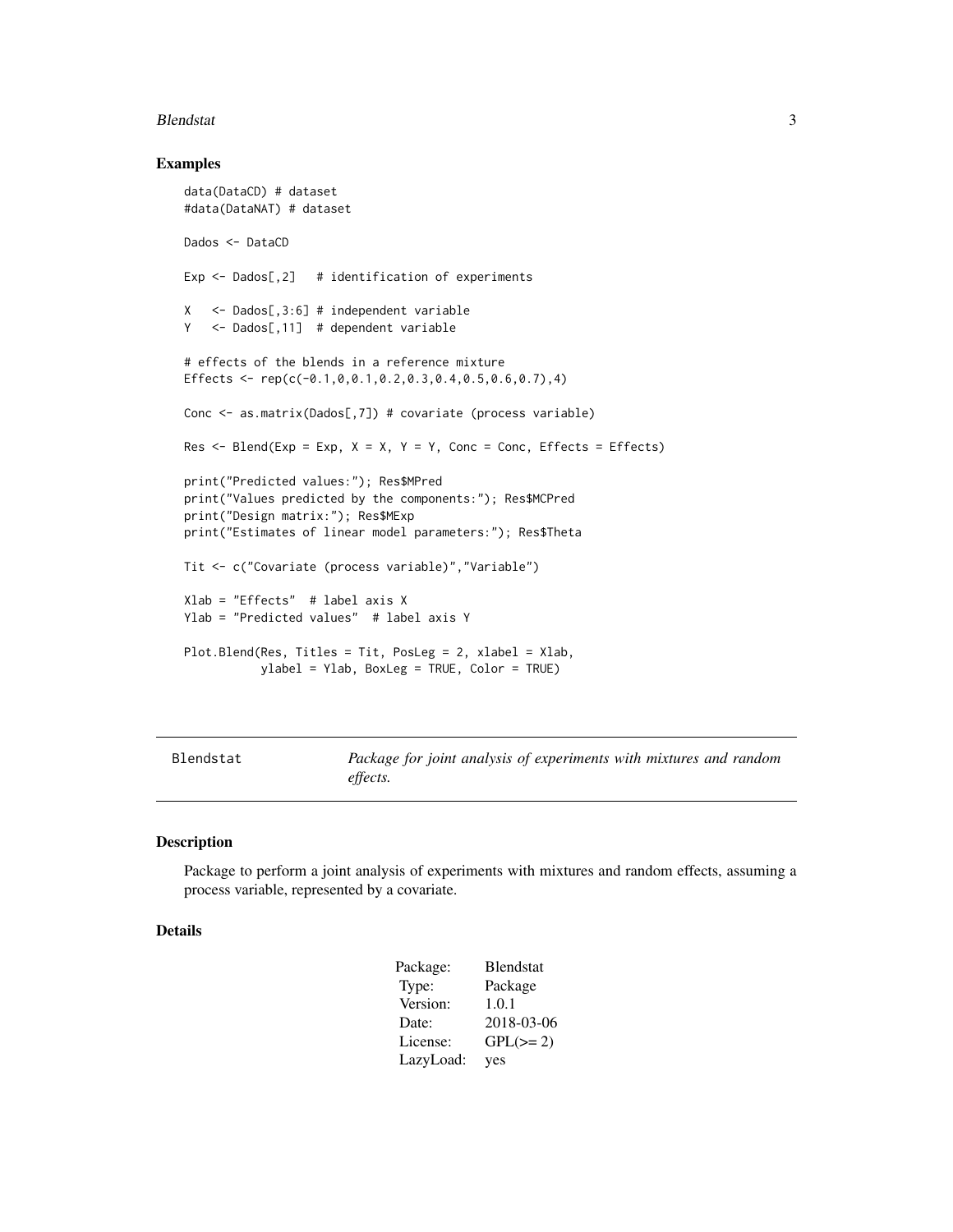#### <span id="page-3-0"></span>Author(s)

Marcelo Angelo Cirillo e Paulo Cesar Ossani.

Maintainer: Paulo Cesar Ossani <ossanipc@hotmail.com>

#### References

Kalirajan, K. P.. On the estimation of a regression model with fixed and random coefficients. *Journal of Applied Statistics*, 17: 237-244, 1990. doi:10.1080/757582835

DataCD *Dataset, peeled cherry coffee.*

#### Description

Database of coffee blends of different varieties processed via wet (peeled cherry).

#### Usage

data(DataCD)

#### Format

Database formed by variables: Exp (identification of experiments); CEB (specialty Arabica Genotype Yellow Bourbon); CT (Commercial coffee) ; CC (Canephora coffee); CEA (specialty Arabica Genotype Acaia); Conc (Concentration: 7% m/v and 10% in 35 g/500 ml) concentrations were used in the experiments wet Process Coffee. Dependent variables defined by sensory attributes: Body, Flavour, Acidity, Bitterness, Score.

### References

CNPq for their aid via grant number 304974/2015-3.

#### Examples

data(DataCD) # dataset Dados <- DataCD Exp  $\leq$  Dados[,2] # identification of experiments X <- Dados[,3:6] # independent variable Y <- Dados[,11] # dependent variable # effects of the blends in a reference mixture Effects <-  $rep(c(-0.1, 0, 0.1, 0.2, 0.3, 0.4, 0.5, 0.6, 0.7), 4)$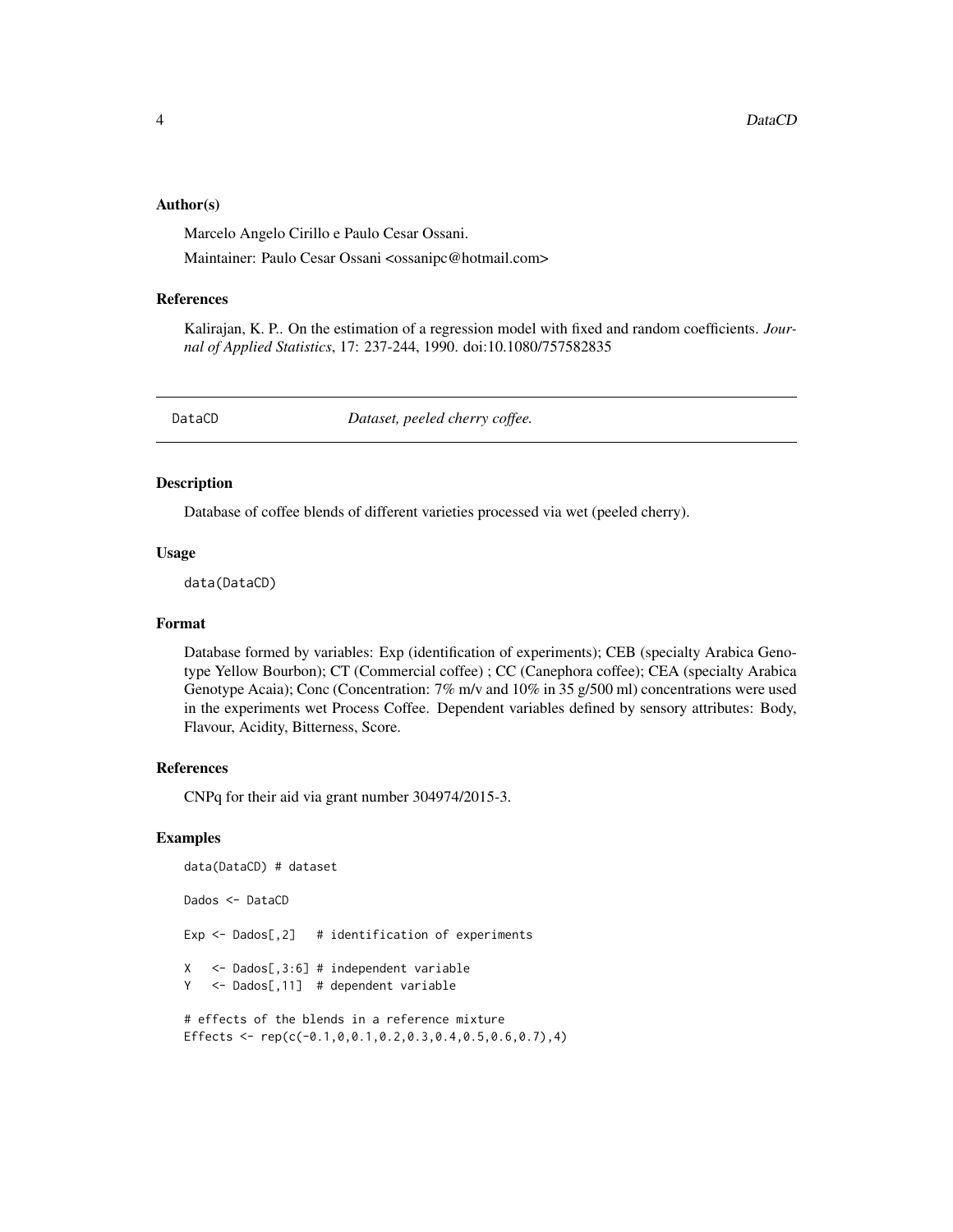#### <span id="page-4-0"></span>DataNAT 5

```
Conc <- as.matrix(Dados[,7]) # covariate (process variable)
Res \leq Blend(Exp = Exp, X = X, Y = Y, Conc = Conc, Effects = Effects)
print("Predicted values:"); Res$MPred
print("Values predicted by the components:"); Res$MCPred
print("Design matrix:"); Res$MExp
print("Estimates of linear model parameters:"); Res$Theta
```
DataNAT *Dataset, natural cherry coffee.*

#### Description

Database of coffee blends of different varieties dry processed.

#### Usage

data(DataNAT)

#### Format

Database formed by variables: Exp (identification of experiments); CEB (specialty Arabica Genotype Yellow Bourbon); CT (Commercial coffee) ; CC (Canephora coffee); CEA (specialty Arabica Genotype Acaia); Conc (Concentration: 7% m/v and 10% in 35 g/500 ml) concentrations were used in the experiments dry Process Coffee. Dependent variables defined by sensory attributes: Body, Flavour, Acidity, Bitterness, Score.

#### References

CNPq for their aid via grant number 304974/2015-3.

#### Examples

```
data(DataNAT) # dataset
Dados <- DataNAT
Exp \leq Dados[,2] # identification of experiments
X <- Dados[,3:6] # independent variable
Y <- Dados[,11] # dependent variable
# effects of the blends in a reference mixture
Effects <- rep(c(-0.1, 0.0.1, 0.2, 0.3, 0.4, 0.5, 0.6, 0.7), 4)Conc <- as.matrix(Dados[,7]) # covariate (process variable)
```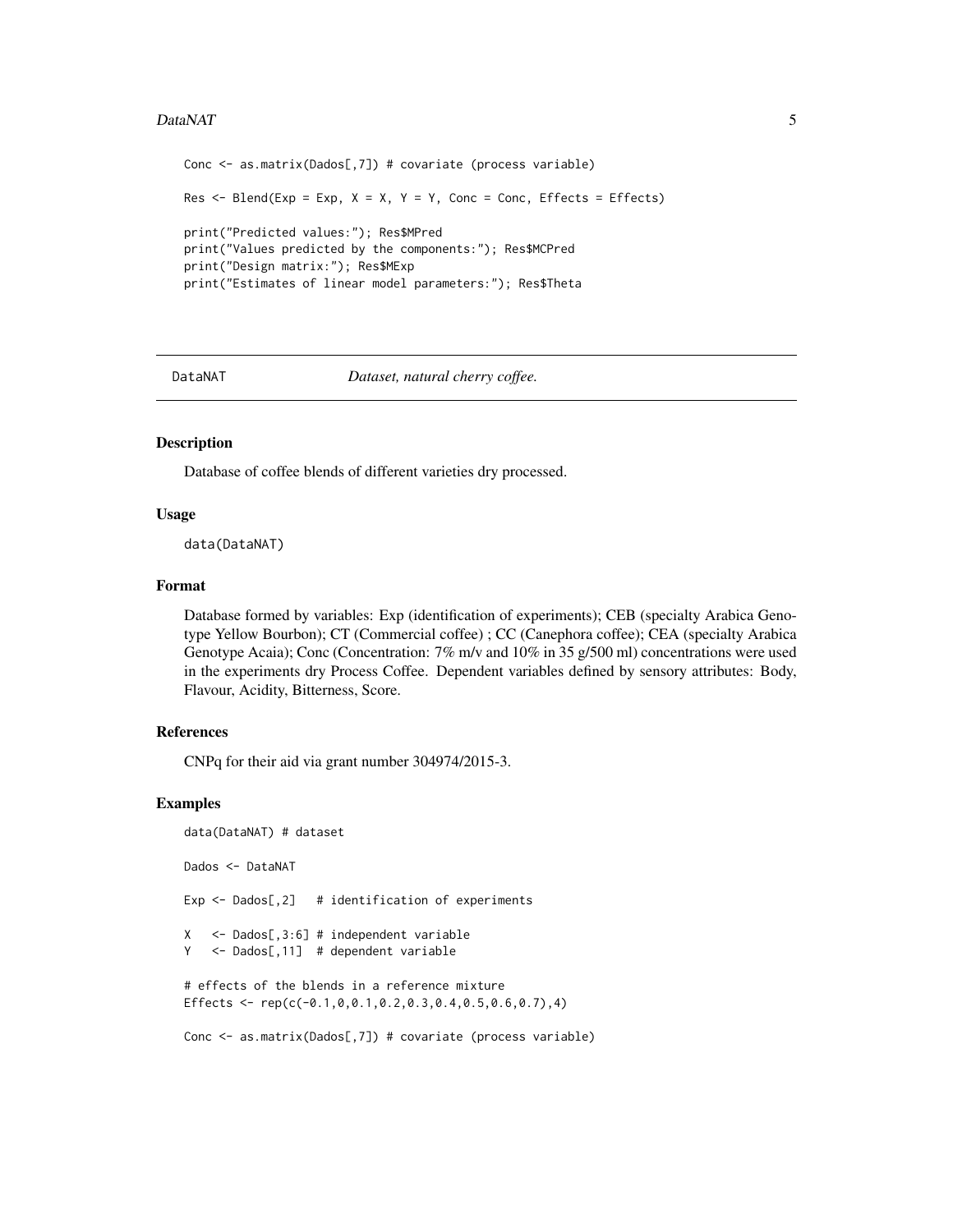```
Res \leq Blend(Exp = Exp, X = X, Y = Y, Conc = Conc, Effects = Effects)
print("Predicted values:"); Res$MPred
print("Values predicted by the components:"); Res$MCPred
print("Design matrix:"); Res$MExp
print("Estimates of linear model parameters:"); Res$Theta
```
<span id="page-5-1"></span>Plot.Blend *Optimization graphs.*

#### Description

Trace plot of the experiments as a function of the components.

#### Usage

```
Plot.Blend(BL, Titles = c(NA,NA), PosLeg = 2, xlabel = NA,
          ylabel = NA, BoxLeg = FALSE, Color = TRUE)
```
# Arguments

| <b>BL</b> | Function data Blend.                                                                                          |
|-----------|---------------------------------------------------------------------------------------------------------------|
| Titles    | Titles for the graph of the effects of concentrations and components. If not set,<br>assume the default text. |
| PosLeg    | 1 - caption left,<br>2 - caption right (default),<br>3 - caption above,<br>4 - caption below.                 |
| xlabel    | Label axis X. If not set, assume the default text.                                                            |
| ylabel    | Label axis Y. If not set, assume the default text.                                                            |
| BoxLeg    | Place frame in legend ( $default = FALSE$ ).                                                                  |
| Color     | Colorful graphics (default $= TRUE$ )                                                                         |

#### Value

Return several graphics.

#### Author(s)

Marcelo Angelo Cirillo Paulo Cesar Ossani

# See Also

[Blend](#page-1-1)

<span id="page-5-0"></span>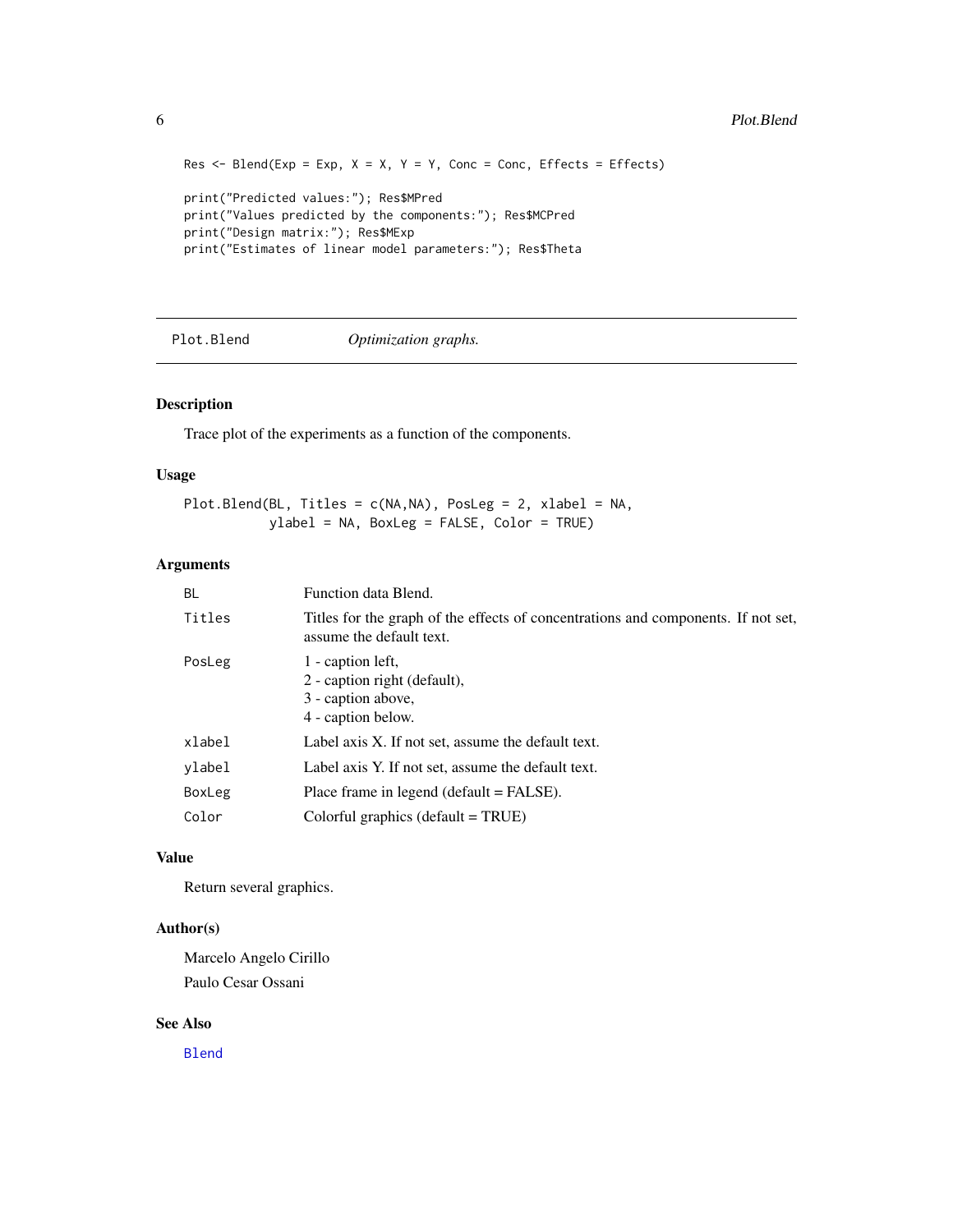#### Plot.Blend 7

## Examples

```
data(DataCD) # dataset
#data(DataNAT) # dataset
Dados <- DataCD
Exp \leq Dados[,2] # identification of experiments
X <- Dados[,3:6] # independent variable
Y <- Dados[,11] # dependent variable
# effects of the blends in a reference mixture
Effects <- rep(c(-0.1,0,0.1,0.2,0.3,0.4,0.5,0.6,0.7),4)
Conc <- as.matrix(Dados[,7]) # covariate (process variable)
Res \leq Blend(Exp = Exp, X = X, Y = Y, Conc = Conc, Effects = Effects)
print("Predicted values:"); Res$MPred
print("Values predicted by the components:"); Res$MCPred
print("Design matrix:"); Res$MExp
print("Estimates of linear model parameters:"); Res$Theta
Tit <- c("Covariate (process variable)","Variable")
Xlab = "Effects" # label axis X
Ylab = "Predicted values" # label axis Y
Plot.Blend(Res, Titles = Tit, PosLeg = 2, xlabel = Xlab,
          ylabel = Ylab, BoxLeg = TRUE, Color = TRUE)
```